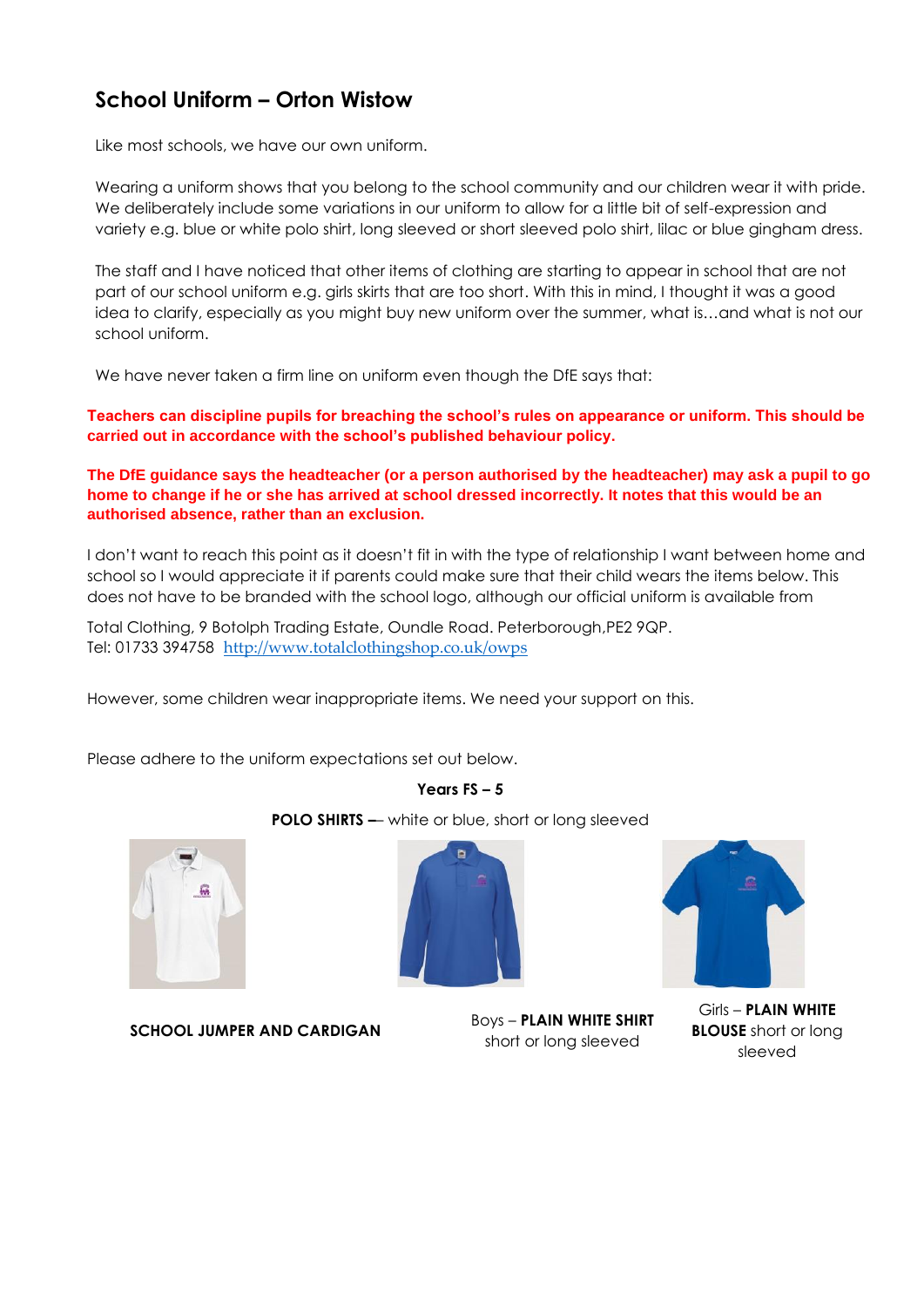







# **SCHOOL JUMPER and POLO SHIRT**– YEAR 6 ONLY

Our Y6 children wear a slightly different uniform. This makes them more visible in school to staff, visitors and children. The school provides Year 6 children with one purple sweatshirt. Year 6 should ONLY wear PURPLE Polo Shirts and Sweatshirts.





**TROUSERS OR SHORTS** – plain grey/black/navy. (Shorts should be knee length)



**SKIRTS AND PINAFORE DRESSES** - plain grey, black or navy.



# **SUMMER DRESSES** – pale blue or navy gingham or purple/lilac gingham





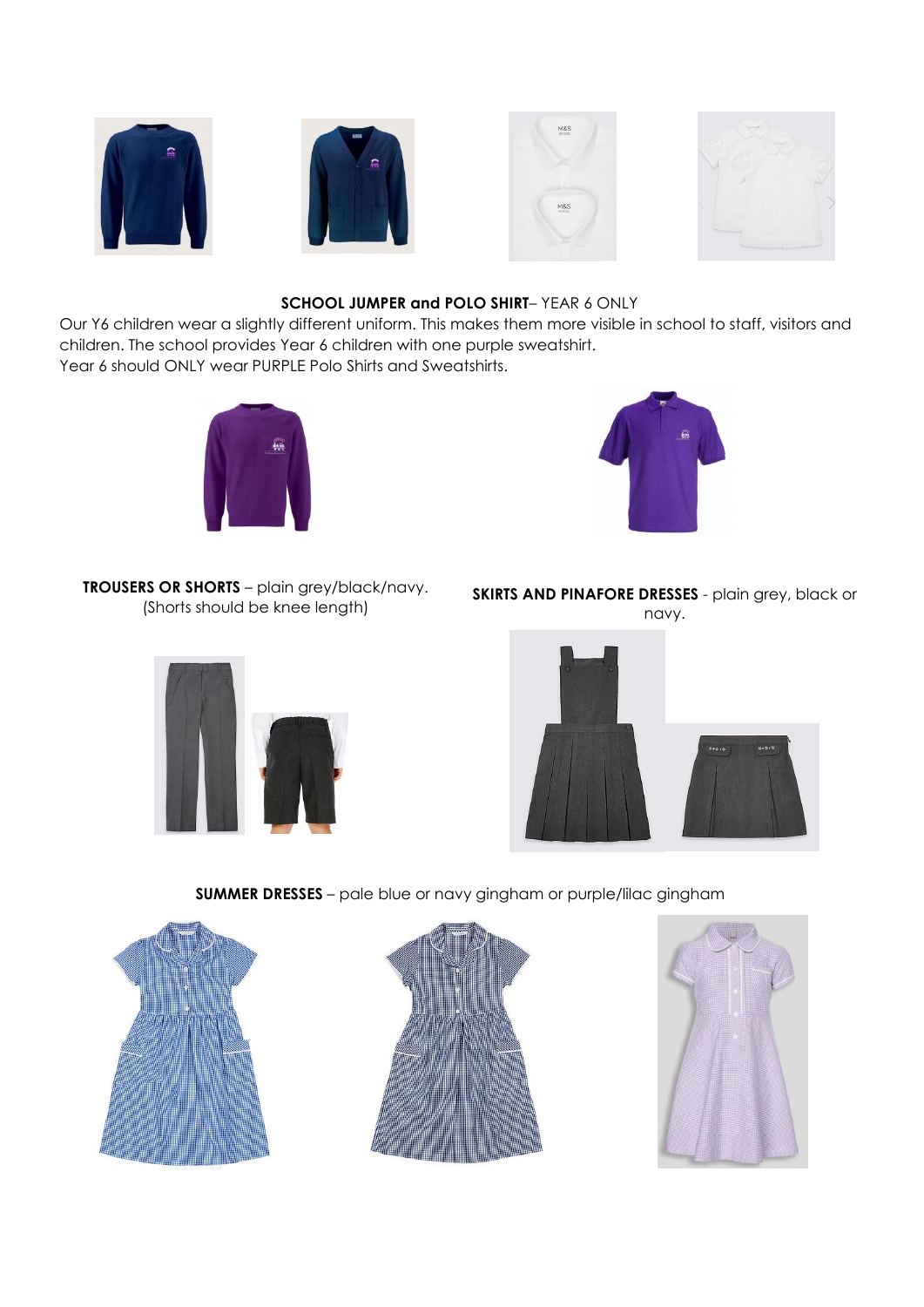# **Please make sure that dresses are long enough. Some dresses are short and this is an issue when girls are sitting crossed legged on the floor.**

# **We have noticed that some girls have started to wear the gingham jumpsuits. These are fine as long as they are long enough – not mid-thigh.**

#### **What should my child wear?**

We ask that children wear their choice of the following:

- Sweatshirts/jumpers/cardigans plain navy FS- Y5 only NOT BLACK (with or without school logo).
- \* Polo shirts white or royal blue, FS-Y5 (with or without school logo).
- \* Year 6 should wear Purple Polo shirts and sweatshirts
- $\star$  Long sleeved shirt/blouse white.
- \* Trousers or shorts plain grey/black/navy. (Shorts should be knee length)
- $\star$  Skirts or pinafores plain grey, black or navy.
- \* Summer dresses pale blue or navy gingham or purple/lilac gingham
- Plain dark leather or imitation leather shoes or sandals. **(NOT TRAINERS)**
- $\star$  Plain grey, navy blue, white or purple socks/tights
- $\star$  Splash suit for outside play (Foundation Stage Only)
- \* Drawstring bag for spare clothes
- $\star$  Book bag

#### **Splash suits – Foundation Stage**

We expect all children in the Foundation Stage to have a splash suit which is an all-in-one waterproof suit. These help to keep the children clean and dry when they are learning outrdoors and can be ordered through the school office.

#### **FOOTWEAR**

Plain dark leather or imitation leather shoes or sandals. **(NOT TRAINERS/ NOT FABRIC SHOES)**

As part of their school uniform children should wear plain dark shoes or sandals. In the last year or two we have noticed a growing trend for some children to wear fabric shoes to school.

Fabric shoes are not allowed for a number of reasons; they are not waterproof, they are not as hard wearing as leather shoes and as they cannot be polished, they tend to look untidier. Although we are happy for children to wear shoes with velcro fastening, we do not allow children to wear trainers to school.

In the **winter** only girls may wear plain, dark boots. Girls should not wear shoes or boots with a high heel as these are not practical for school activities or playtimes. We also discourage girls from wearing open toed sandals as these do not offer enough protection.

#### **PLAIN grey, navy blue , white or purple socks/tights**

#### **Jewellery**

We do ask that children do **not** wear jewellery for school, as losses or breakages can be very upsetting and the school cannot take responsibility for these. Health and Safety regulations state that children with pierced ears must remove their earrings for PE and swimming, or the earrings should be taped over.